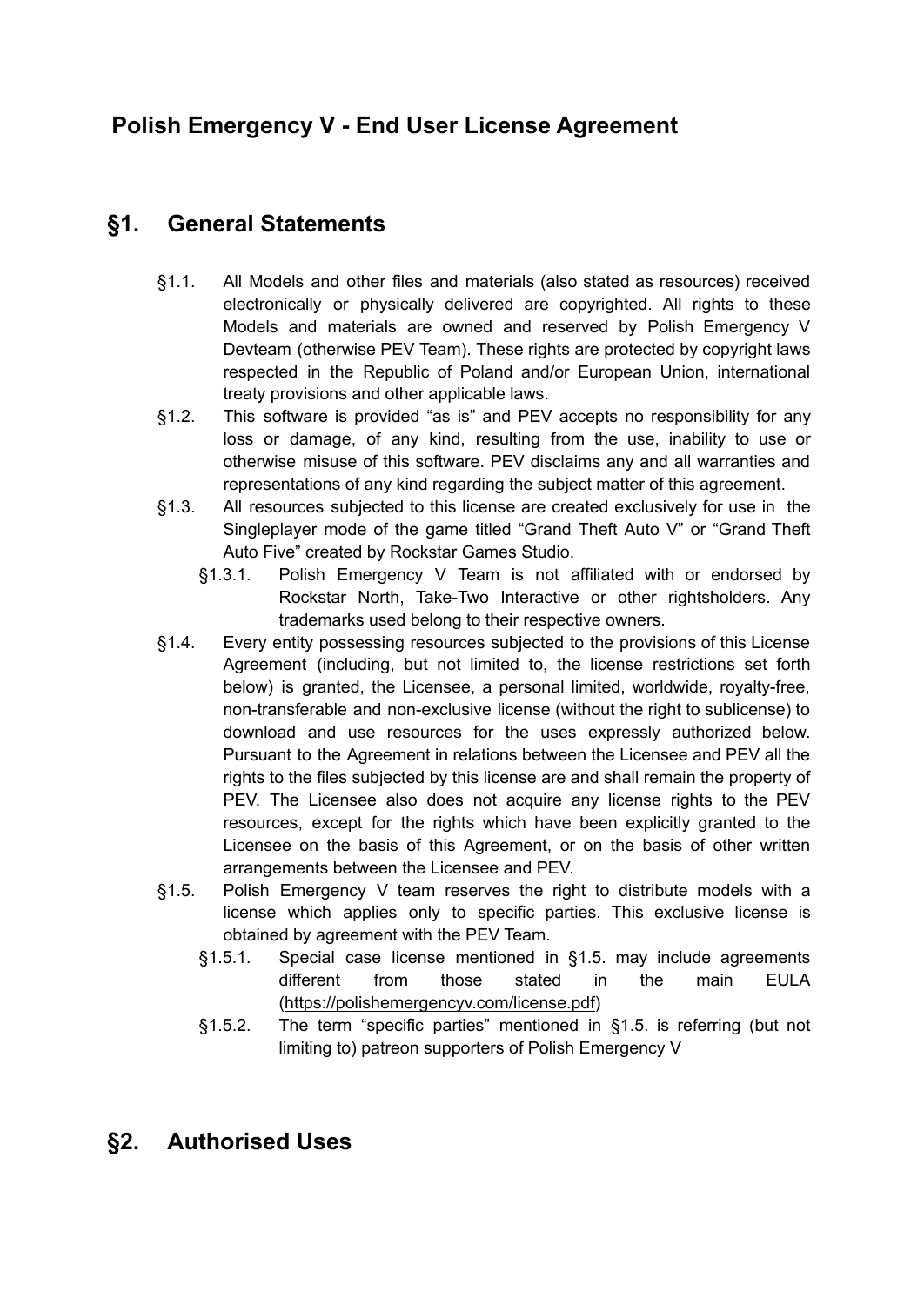- §2.1. By accepting this Agreement, Polish Emergency V grants the Licensee the rights to:
	- §2.1.1. Download and enter the PEV's resources into the computer and game files of "Grand Theft Auto V".
	- §2.1.2. Create private (non-sharable) copies of PEV's resources exclusively for backup or archival reasons
	- §2.1.3. Use the PEV's resources in the Singleplayer mode of "Grand Theft Auto V".
	- §2.1.4. Modify the resources in the texture dictionary file (saved as ".ytd" format) for personal use.
	- §2.1.5. Publish modified ".ytd" file according to terms specified in §2.2.
- §2.2. User is able to publish modified texture dictionary file without any additional permission from Polish Emergency V when they meet requirements of:
	- A. including ONLY file ".ytd" from the original set of PEV's resources;
	- B. acknowledging the PEV team as original creators;
	- C. providing full credits with published files;
	- D. providing a link to the official release of PEV's content;
	- E. not being officially forbidden from creating modifications by Polish Emergency V Team;
	- §2.2.1. All modified resources made according to the rules mentioned in §2.1.6. and §2.2. must be shared free of charge;

#### **§3. License Restrictions**

- §3.1. You may not, and you may not permit anyone to:
	- §3.1.1. Claim or misrepresent ownership of any resource subjected by this license;
	- §3.1.2. Publish, distribute or redistribute any resource subjected by this license;
		- §3.1.2.1. This rule does not apply for users working according to agreements described in §2.1.6.; §2.2. and §2.2.1.;
		- §3.1.2.2. Activities mentioned in §3.1.2. are forbidden in both online and physical forms;
	- §3.1.3. Interfere in integrity of any resource subjected by this license;
		- Following activities are considered as interfering with integrity:
			- A. Making any changes to the 3D model;
				- B. Converting or adapting resource or its part to work with or inside game and software other than Grand Theft Auto V;
				- C. Breaking the security measures implemented on the resource by PEV Devteam;
				- D. Changing file format of anything considered as PEV's resource;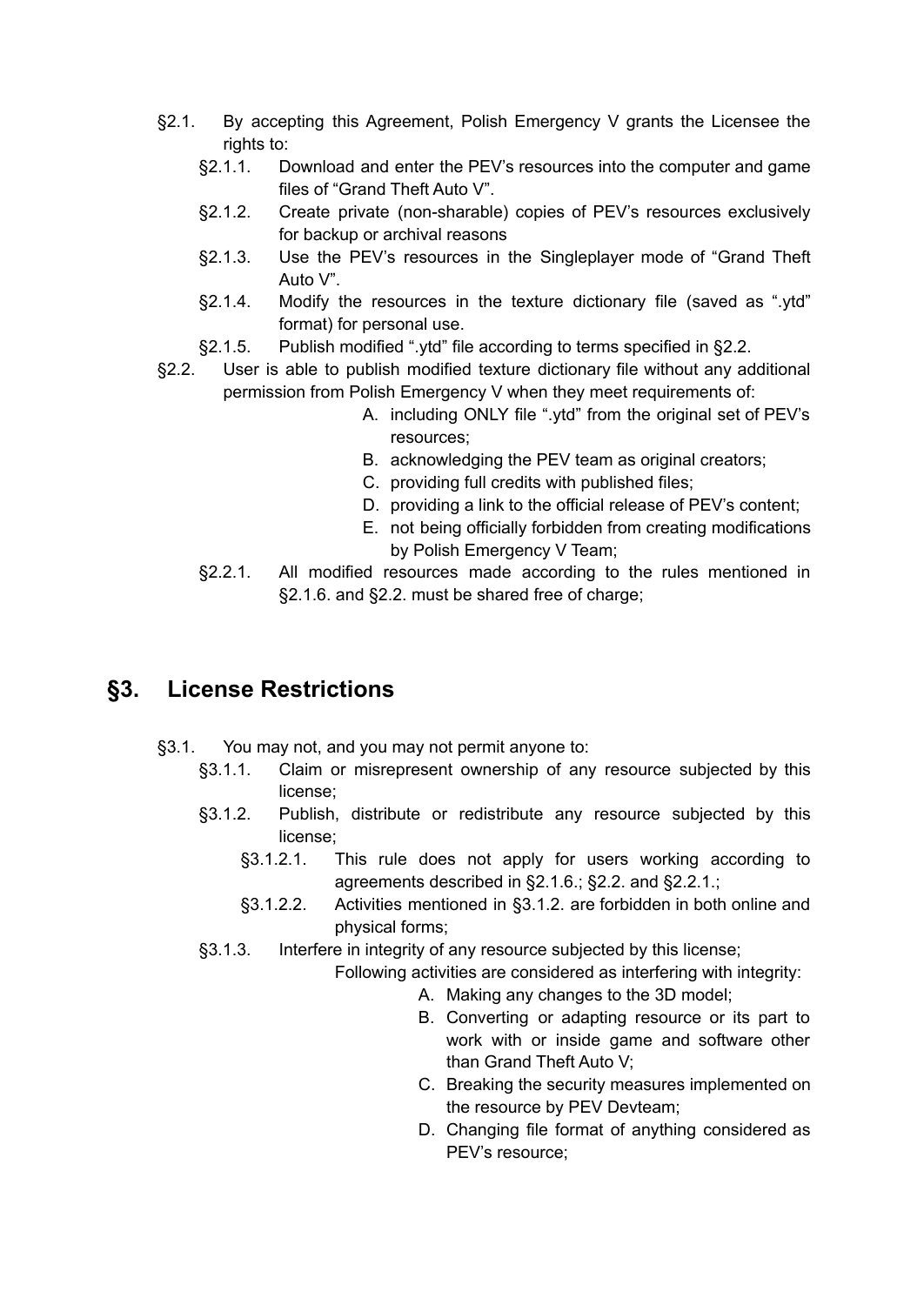- E. Altering, obscuring or removing any trademarks, identifications or notices contained within the resource;
- §3.1.4. Use PEV's resources on online servers of FiveM/RageMP modifications for Grand Theft Auto V;
- §3.1.5. Sell or offer to sell the resources subjected by this license;
- §3.1.6. Earn money in any way by using PEV's resources;
- §3.2. Person whose License has been terminated (according to statements in §4.) is forbidden from using PEV's resources in any way.
- §3.3. You agree to prevent any unauthorized use of PEV's resources. You agree to adhere to any posted instructions, directions or limitations on usage and reproduction of said resources. You will be responsible for any costs incurred by Polish Emergency V or any other party (including attorneys' fees) as a result of your misuse of the resources subjected by this license.

#### **§4. Termination of License**

- §4.1. You may terminate this License Agreement at any time by manually deleting PEV's resources from your computer.
- §4.2. The license rights granted under this Agreement will immediately and automatically terminate without notice if you fail to comply with any term or condition of this Agreement.
- §4.3. Polish Emergency V Team reserves the right to decide about termination of the User's license if we think that Licensee might pose a threat to PEV's property or our good name.
- §4.4. Upon termination of License, the User is required to immediately discontinue use of and destroy any downloaded resource subjected by this license.
- §4.5. Termination or expiration of this License Agreement takes effect only on the rights granted to the Licensee (mentioned in §2.) while other sections shall remain unaffected.

## **§5. Acceptance of the Terms and Conditions of the Agreement**

- §5.1. Agreement becomes effective after the acceptance of its terms by the Licensee and remains in effect by the time it is terminated upon the terms and conditions set out in the Agreement.
- §5.2. The Licensee undertakes to adhere to the terms and conditions of this agreement and the provisions of the Regulations by expressing their acceptance through downloading, installation, starting, or use of PEV's resources.